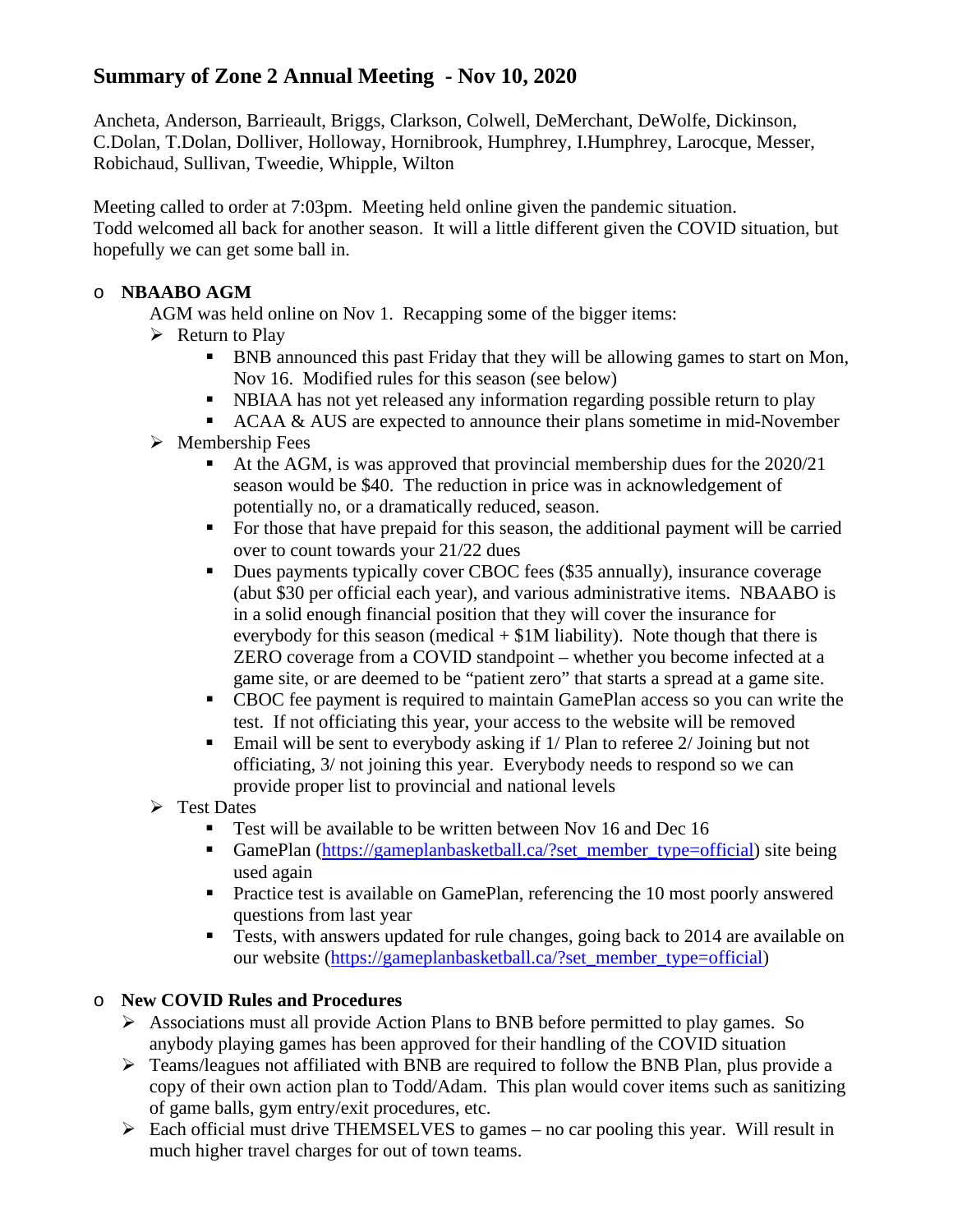- $\geq 2$  game balls required for each game. Home team responsible to sanitize the balls, which will be switched during any "extended" stoppages
- $\triangleright$  Masks required except when "actively officiating"
- $\triangleright$  COVID waiver forms will be present when you enter the gym you will need to sign these (acknowledging the standard "haven't been exposed to COVID" questions)
- $\triangleright$  On court rules change for this season...
	- No jump to start game give ball to home team
	- No line ups on free throws; ball to defensive team following second free throw
	- Subs to sit in the "substitution chair" at the end of the bench  $(2+m$  from score table)
	- All side line throw-ins to be taken on "opposite" side line
	- Bounce the ball to the inbounder (standing  $2+m$  away)
	- Eliminate "close proximity" whistles
- $\triangleright$  A laminated rule sheet with the COVID rules and all new FIBA rules will be mailed out to all officials.

#### o **Zone Finances**

Bank Statement and Zone Fund were provided (see attached). Adam went through the numbers.

The Zone Fund committee – Messer, Tweedie, Humphrey – met on the weekend and recommended that the Zone Fund dues be waived for the 2020/21 season given the current situation. The Fund is currently in a very healthy position, and can withstand this. Moved by Matt Tweedie, seconded by Dan Wilton that the Zone Fees be waived for 2020/21. Motion carried.

#### o **Game Fee Rates**

All games fees will remain the same this season, except for ACAA. A new 3-year contract was signed, with year 1 (2020/21 if we get on the floor) seeing a rate of \$95 per game.

#### o **Officiating Recruitment**

With the YMCA not using Junior Officials last season, a great pipeline for kids to develop was lost. However, NMBA stepped up and had junior officials working their recreation games. Matt Whipple ran a 3-week clinic for their officials, and then we had 8 or 10 evaluators stop in over the winter to provide feedback to the kids. This worked very well, with 2 or 3 helping us out during the Holiday Hoops tournament, and a couple looking to join us this year. Thanks to those that provided evaluations and feedback.

#### o **Clinics**

It does not seem overly doable to offer classroom clinics this season. Instead, we will be running two online sessions:

7pm on Nov 24

7pm on Dec 8

Officials will be left to do some "self-teaching", and then going through the old tests on our website. The two clinics will be used to answer any questions officials might have regarding scenarios on the test. If there are minimal questions, we may look to go through one of the CBOC presentations that gave been prepared.

#### o **New/Other Business**

No New/Other Business was brought up by anybody.

#### o **Zone Accomplishments/Acknowledgements**

o Kyle Woodworth -- AUS Men's Championships (standby official for the final)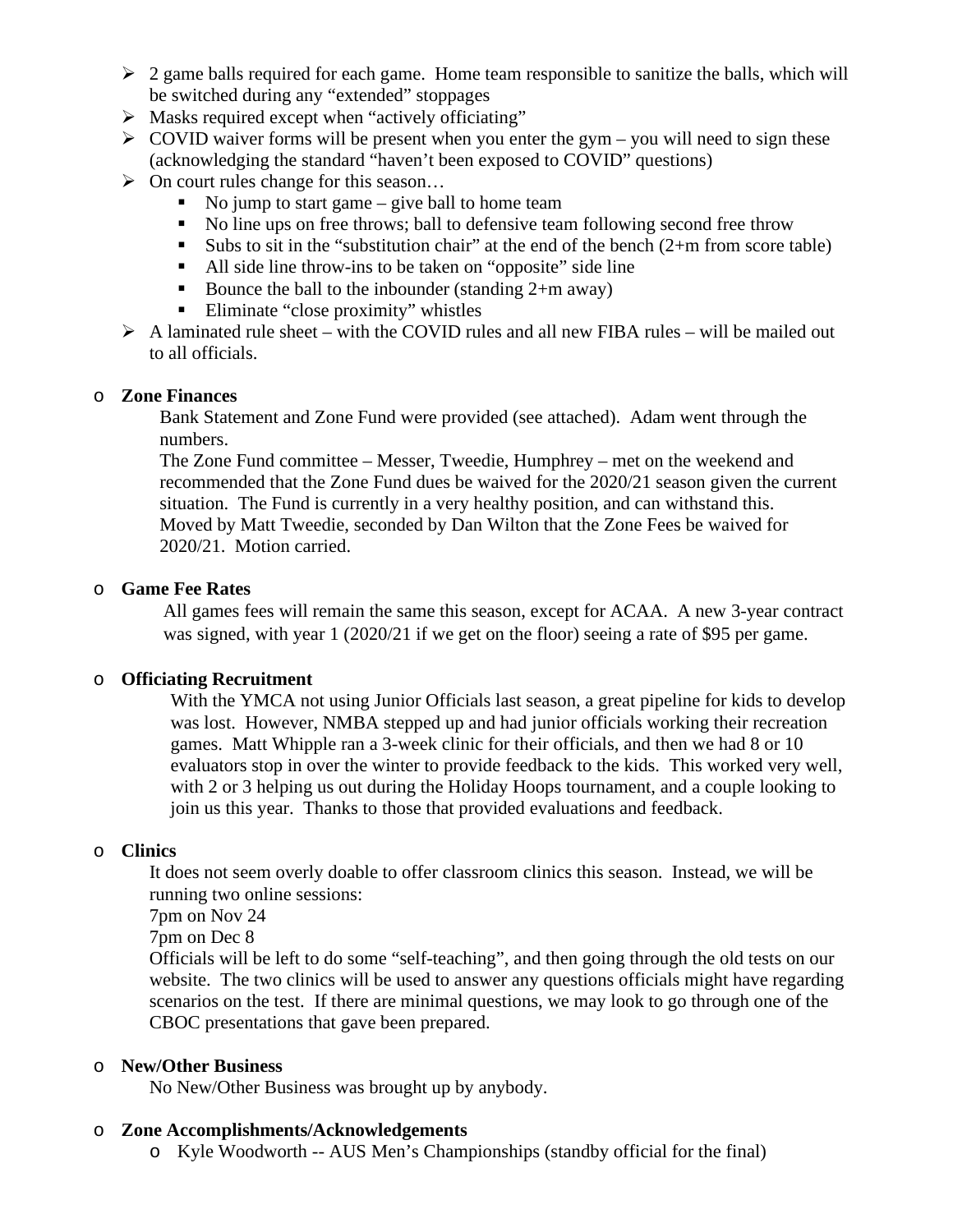- o Mike Murray -- AUS Women's Championships (including the final) AAA Boys Championship game at the Final 12
- o Matt Whipple -- AA Boys Championship game at the Final 12
- o Rod Aube -- 25 Year Service plaque
- o Mitch Sceviour obtained his CBOC Level 2 certification
- o Ian Humphrey obtained his CBOC Level 1 certification

#### o **Elections**

The meeting was turned over to Matt Tweedie to chair the election process. Todd Messer's name was put forth as offering to remain as Zone Rep. No other nominations were put forth. Todd Messer named Zone Rep by acclamation.

Adam Humphrey's name was put forth as offering to remain as Assignor. No other nominations were put forth. Adam Humphrey was named Zone Assignor by acclamation.

Todd thanked everybody for joining us online for the meeting. Since we were not able to get together at the end of last season, nor will we be able to have a Christmas Party this year, hopefully we can get together sometime in 2021 to see everybody.

Meeting adjourned at 7:55pm.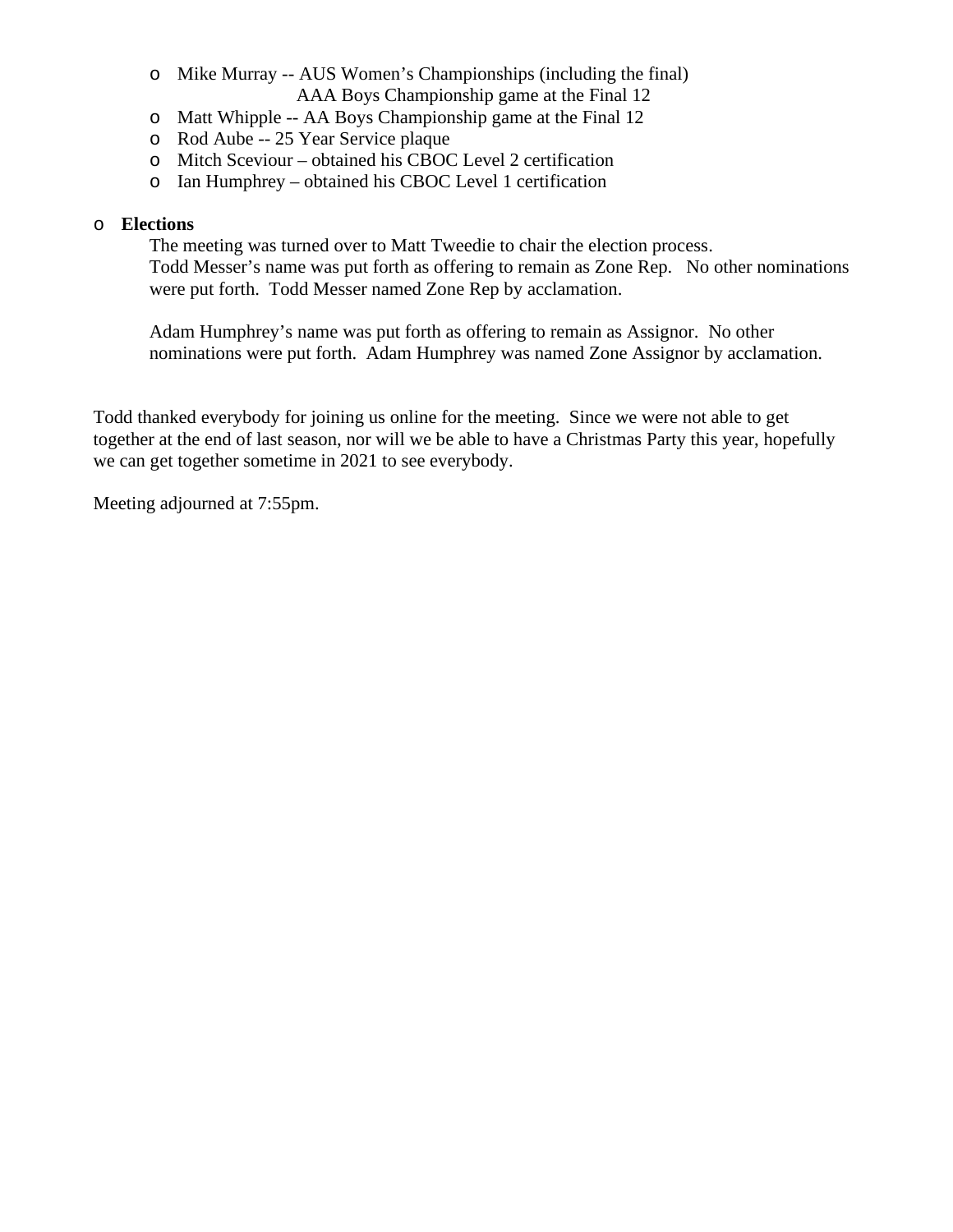## NBAABO - Zone 2 **Bank Statement**

| <b>YEAR ENDING</b>          |                |    | August 31, 2020  | August 31, 2019 |              |    |            |    | August 31, 2018 |                   |              |
|-----------------------------|----------------|----|------------------|-----------------|--------------|----|------------|----|-----------------|-------------------|--------------|
| <b>REVENUE</b>              |                |    |                  |                 |              |    |            |    |                 |                   |              |
| <b>Prior Year Game Fees</b> |                | \$ | 623.00           |                 |              |    |            |    |                 |                   |              |
| Zone 2 Game & travel Fees   |                |    | 116,446.00       |                 |              | \$ | 135.763.00 |    |                 | \$                | 123,079.00   |
| ACAA game & travel fees     |                |    | 29,870.00        |                 |              | \$ | 32,804.00  |    |                 |                   | 32,370.00    |
| Game Fee Admin Chgs         |                |    | 1,480.00<br>0.00 |                 |              | \$ | 1,500.00   |    |                 | 1,640.00<br>80.00 |              |
| <b>Provincial Dues</b>      |                |    |                  |                 |              | \$ | 0.00       |    |                 |                   |              |
| Miscellaneous               |                |    | 10.00            |                 |              | \$ | 0.00       |    |                 |                   | 10.00        |
| <b>TOTALS</b>               |                |    |                  |                 |              |    |            |    |                 |                   | \$157,179.00 |
| <b>EXPENSES</b>             |                |    |                  |                 |              |    |            |    |                 |                   |              |
| Zone 2 Game Fee Payments    |                |    |                  |                 |              |    |            |    |                 |                   |              |
| Game Fees & Travel          | \$103,205.50   |    |                  |                 | \$118,736.50 |    |            |    | \$109,269.00    |                   |              |
| Uncashed fees               | \$<br>118.00   |    |                  | S               | 1,276.50     |    |            | \$ | 1072.00         |                   |              |
| Clothing                    | 1,256.00<br>\$ |    |                  |                 | 1,353.00     |    |            |    | 1,365.00        |                   |              |
| <b>Provincial Dues</b>      | 3,730.00<br>S  |    |                  |                 | 3,285.00     |    |            |    | 2,690.00        |                   |              |
| <b>Assigning Fees</b>       | 7,627.00<br>Ś  |    |                  |                 | 9,042.00     |    |            | Ś  | 8,237.00        |                   |              |
| Zone Fund                   | 900.00<br>\$   |    |                  | Ś               | 1,250.00     |    |            |    | 310.00          |                   |              |
| Refunds to School           | 205.00<br>S.   | \$ | 117,041.50       | - \$            | 1454.00      | \$ | 136,396.50 | \$ | 238.00          | \$                | 123,181.00   |
| ACAA game & travel fees     |                | \$ | 29,870.00        |                 |              | \$ | 32,804.00  |    |                 | \$                | 32,370.00    |
| Provincial/Zone Dues        |                |    |                  |                 |              | \$ | 50.00      |    |                 |                   | 30.00        |
| Bank & Admin Fees           |                | \$ | 951.03           |                 |              | \$ | 1,543.98   |    |                 |                   | 1,457.07     |
| Postage                     |                |    | 193.49           |                 |              |    |            |    |                 |                   | 93.71        |
| <b>TOTALS</b>               |                |    |                  |                 |              | \$ | 170,794.48 |    |                 |                   | \$157,131.78 |
| <b>NET BALANCE</b>          |                | \$ | 372.98           |                 |              | \$ | (727.48)   |    |                 | \$                | 47.22        |

## **Current Game Fee/Administrative Balance**